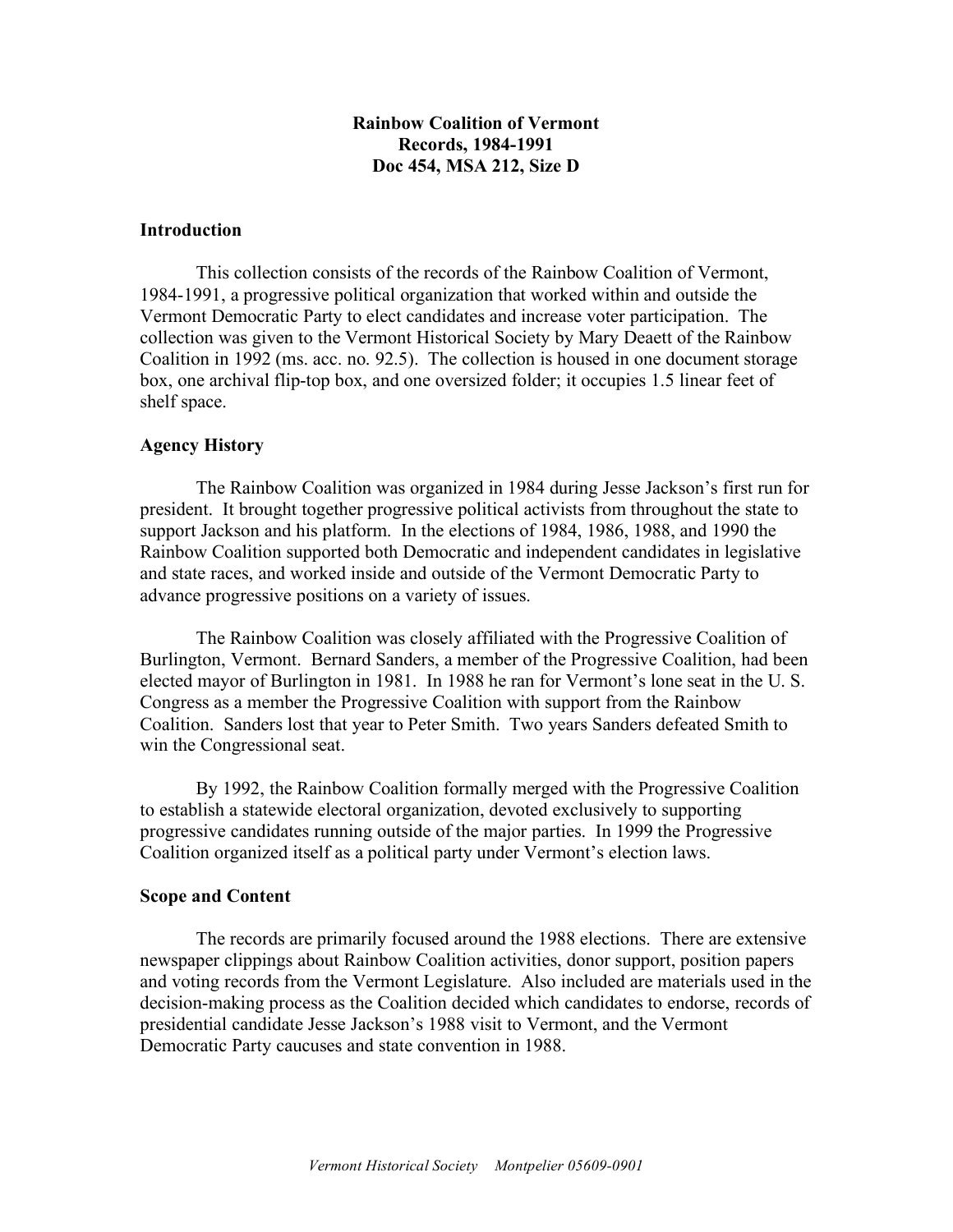# **Organization**

The contents of the folders in this collection are, for the most part, as their creators established them. Likewise, the Rainbox Coalition's office staff established the folder headings. The order of the folders, however, have been altered somewhat to move similar materials next to each other. The series have been established by the VHS to aid users of the collection. All newspaper clippings have been photocopied to ensure their longevity. A few newspaper supplements have been kept in their original format in a Size D folder. Four photographs are stored in Doc 454:51.

### **Related Collections**

Two Jesse Jackson bumper stickers have been placed in the Vermont Historical Society's bumper sticker collection (Stick 397 and Stick 398).

#### **Inventory**

# I. Organization of Rainbow Coalition

| Doc 454:1 | <b>Bylaws</b> |
|-----------|---------------|
|-----------|---------------|

- 2 Rainbow Coalition/Progressive Coalition Bylaws
- 3 Job Description

#### II. Funding

- 4 National Donor Lists
- 5 List of Financial Supporters, 1984
- 6 List of Supporters, 1984 and 1988
- 7 Funding Appeal Local Races, 1988

### III. Rainbow Coalition Promotion and Development

- 8 Brochure
- 9 Membership Events/Promotions

#### IV. Voting Records

- 10 1986 Vermont Legislature Roll Call Votes
- 11 1986 Vermont House Voting Records: Addison, Caledonia Counties
- 12 \_\_\_\_\_, Chittenden, Essex, Franklin Counties
- 13 \_\_\_\_\_, Franklin, Grand Isle, Lamoille, Orange Counties
- 14 \_\_\_\_\_\_, Rutland, Washington Counties
- 15 \_\_\_\_\_\_, Windham, Windsor Counties
- 16 . Bill H. 779-1988

V. Candidate Endorsement and Assistance

- 17 Interview Sheets with Congressional Candidates
- 18 Endorsing Groups
- Doc 454:19 Endorsement Material-1988; Second and Third Rounds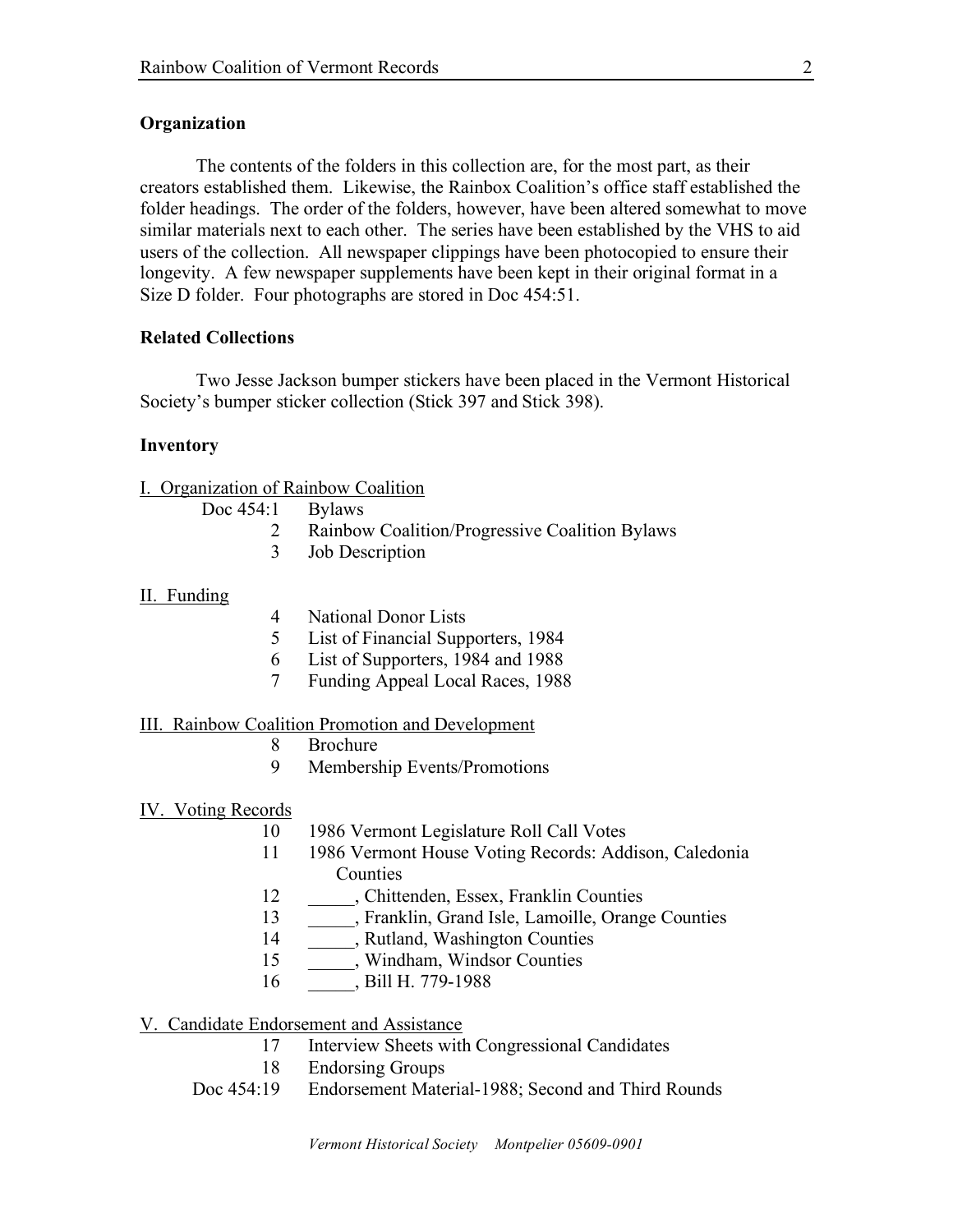- Endorsement Material-Plans-Congressional Candidates
- Instructions for Candidates for Town Office

#### VI. Races

- 22 Races Working Support, 1986
- Races-Sample Summary
- Active Races, 1986-1988
- Races-Voting Records-1986
- Rainbow Coalition of Vermont Vote Totals, 1988
- Calais and Middlesex Voter Checklists, 1986
- Size D Candidate newspaper inserts, 1986 Bernard Sanders, Governor (Independent) Susan Auld, Lt. Governor (Democrat) Howard Dean, Lt. Governor (Democrat) Patrick Leahy, U. S. Senate (Democrat)
- VII. Materials Related to Jesse Jackson Visit to Vermont
	- Vermont Plan for Jesse Jackson, 1988
	- List of Voters for Jesse Jackson
	- Jesse Jackson-Miscellaneous
	- Jesse Jackson '88 position papers (Masters/Originals)
	- Size D "Rainbow Rising," *Vanguard Press*, vol. x, no. 50, January 7-14,
- VIII. Newspaper Clippings
	- Jesse Jackson
	- Democratic Party/Liberal Split
	- Bernard Sanders Run For Governor
	- Vermont Rainbow Coalition, 1985-1988
	- Articles about Ellen David-Friedman
	- Miscellaneous clippings
	- Size D "Which Way Now? The Left in Vermont Does Some Soul-Searching," *Vermont Sunday Magazine*, March 5, 1989

### IX. 1988 Elections

- Secretary of State Election Information, 1988
- Senate Races, 1988
- Delegates to Caucuses, 1988
- Election Results, 1988
- Vermont Elections, 1988
- Peter Welch for Congress Campaign Information, 1988

# X. Issues

| 44         | Active Issues, 1989         |
|------------|-----------------------------|
| Doc 454:45 | Examples of Campaign Issues |
| 46.        | Position Papers and Issues  |